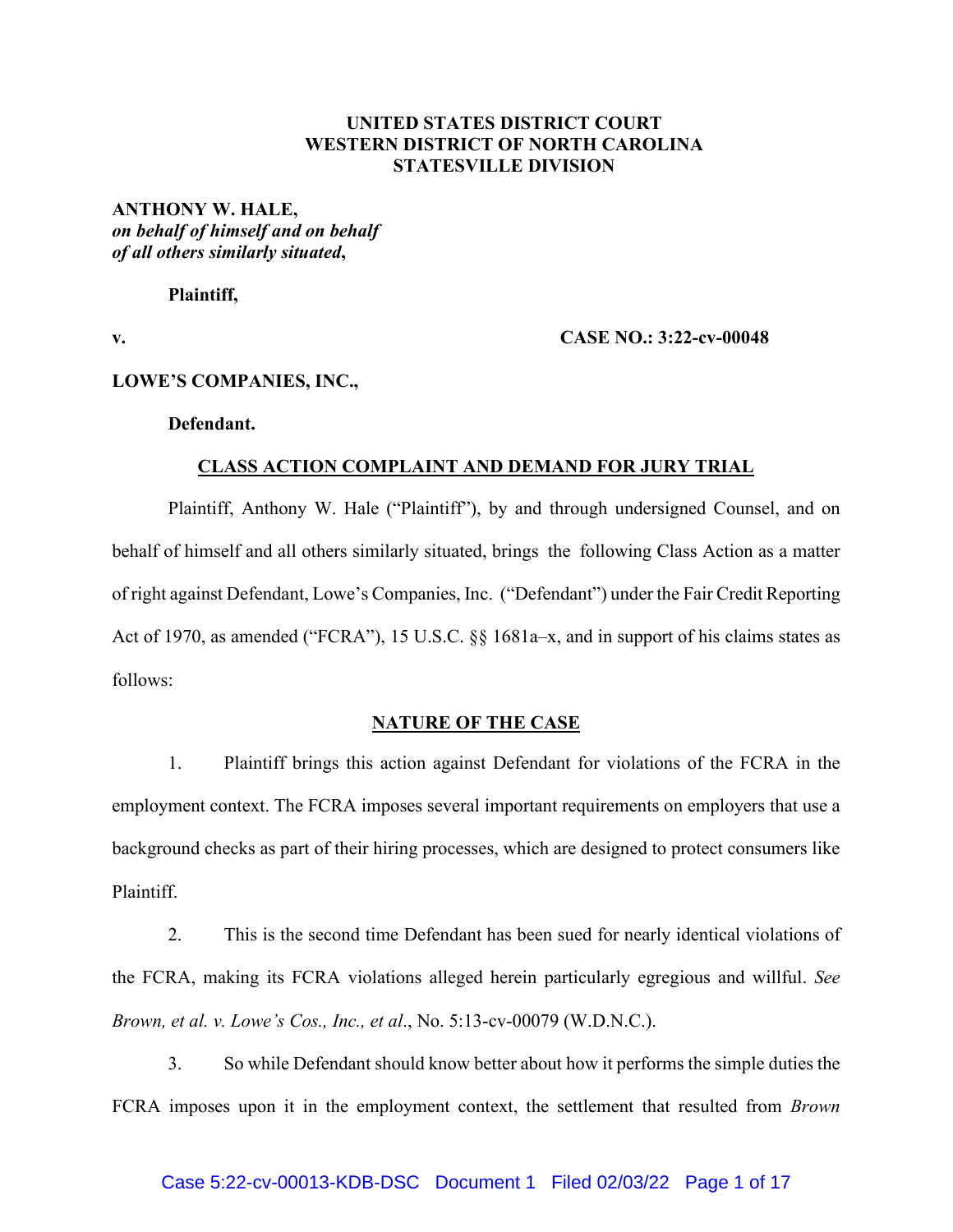apparently caused no substantive changes in the way in which Lowe's uses background checks in the employment context.

4. Defendant is a home-improvement retailer headquartered in Mooresville, North Carolina and doing business across the country including in Hillsborough County, Florida.

5. As part of its hiring processes, Defendant uses consumer reports (commonly known as background checks) to make employment decisions. Because such background checks are "consumer reports" under the FCRA and Defendant's employment decisions are based in whole or in part on the contents of the background checks, Defendant is obliged to adhere to certain requirements of the FCRA.

6. Defendant obtained the consumer reports at issue in this action from a non-party consumer reporting agency.

7. Obtaining and using consumer reports in any context is presumptively illegal. The FCRA provides the limited, and exclusive, statutory bases for possession and use of such report. These permissible purposes include, among other circumstances, employment.

8. When using criminal background reports for employment purposes, employers must, before declining, delaying, withdrawing, or terminating employment based in whole or in part on the contents of the report, provide job applicants like Plaintiff with a copy of their respective background reports as well as a written summary of their rights under the FCRA. 15 U.S.C. § 1681b(b)(3). This requirement is commonly known as pre-adverse-action notice.

9. Providing a copy of the criminal background report as well as a statement of consumer rights before making an adverse employment decision arms the nation's millions of job applicants with the knowledge and information needed to challenge inaccurate, incomplete, and misleading public-records-based reports.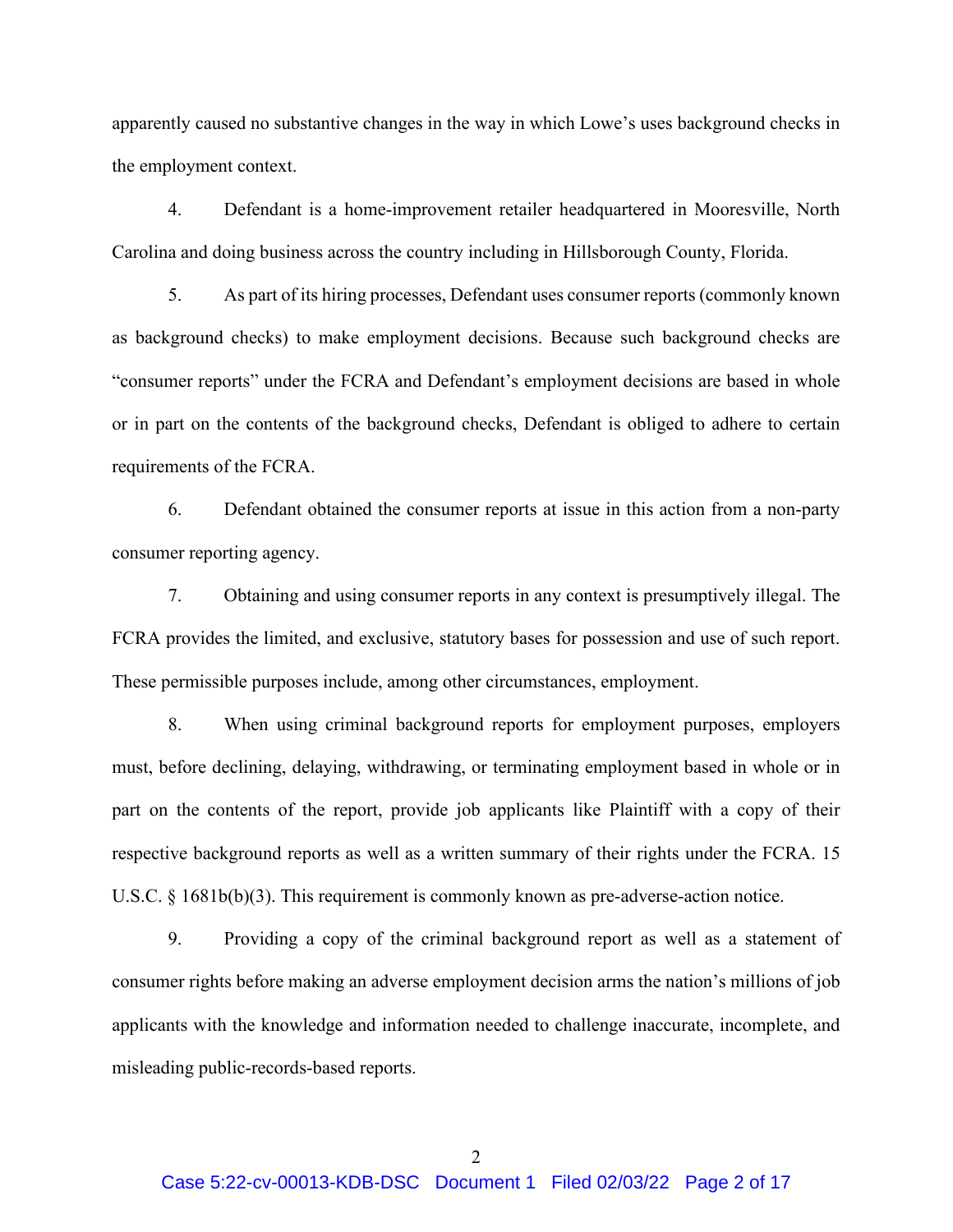10. The FCRA is designed to permit individuals whose reports are inaccurate with ample time to identify the inaccuracies and correct them before the employer has made an employment decision. Even where reports are accurate, the FCRA still demands that notice be given so applicants have an opportunity to address any derogatory information with employers before a hiring decision is made.

11. As set forth more fully below, Plaintiff was denied employment at Lowe's because of information in a background check but without Lowe's first providing him with a copy of the report on which that decision was based and an opportunity to dispute or discuss the information with Lowe's before Lowe's chose not to hire him.

12. This is the identical violation for which Lowe's settled nationwide class claims in *Brown*.

13. Plaintiff brings a class claim under 15 U.S.C. § 1681b(b)(3)(A) because, by taking adverse employment action based on undisclosed consumer report information against Plaintiff and other putative class members without first providing them with a copy of the pertinent consumer report and a summary of their rights, Defendant violated that Section of the FCRA.

## **JURISDICTION AND VENUE**

14. This Court's jurisdiction over Plaintiff's claims is conferred by 15 U.S.C. § 1681p.

15. Venue is proper in this Court because Defendant resides in this District and Division. 28 U.S.C. § 1391(b)(1).

#### **PARTIES**

16. Plaintiff is a "consumer" as protected and governed by the FCRA.

17. Defendant is an "employer" and "user" of consumer reports as defined by the FCRA.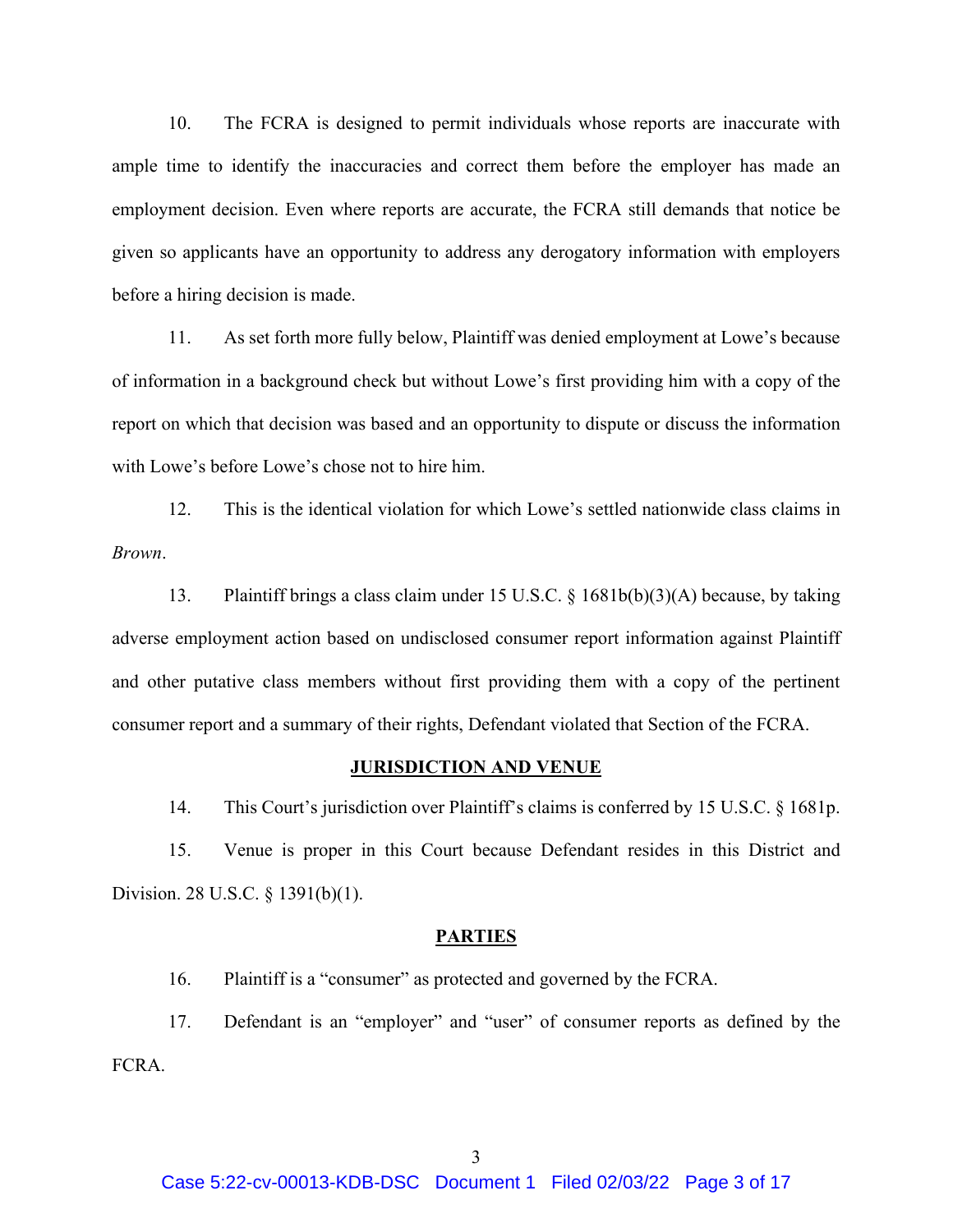18. Defendant used "consumer reports" for "employment purposes" as those terms are defined in the FCRA.

# **FACTUAL ALLEGATIONS**

#### *Defendant's Systematic Violations of 15 U.S.C. § 1681b(b)(3)*

19. Defendant routinely takes adverse actions against applicants and employees, like Plaintiff, on the basis of information contained in background reports without first providing those individuals with a copy of the report and a summary of their rights. This conduct violates 15 U.S.C.  $§ 1681b(b)(3).$ 

20. Named Plaintiff Anthony Hale applied for a position with Defendant as a sales specialist in the flooring department of a Lowe's location in Hillsborough County, Florida, in early March of 2020.

21. Based on his experience and qualifications, Defendant offered Plaintiff the job, but the offer was made contingent on him passing a background check.

22. Plaintiff expected no trouble in passing the background check, as he has no significant criminal history.

23. Based upon Defendant's offer of employment, Plaintiff quit applying for other jobs.

24. Not only that, Plaintiff turned down a job offer from Home Depot based on the job offer from Defendant.

25. On or about April 10, 2020, Defendant informed Plaintiff via a text message sent by Katelyn Kasper as follows: "Hi Anthony. Unfortunately your background check did not pass. I don't know what goes into the decision so I can't give you specifics. But I really appreciate your time because I know it took forever. I wish you the best."

26. Plaintiff responded just a few minutes later, and asked if he would get a copy of his background check. Importantly, at that time, and contrary to 15 U.S.C. § 1681b(b)(3), neither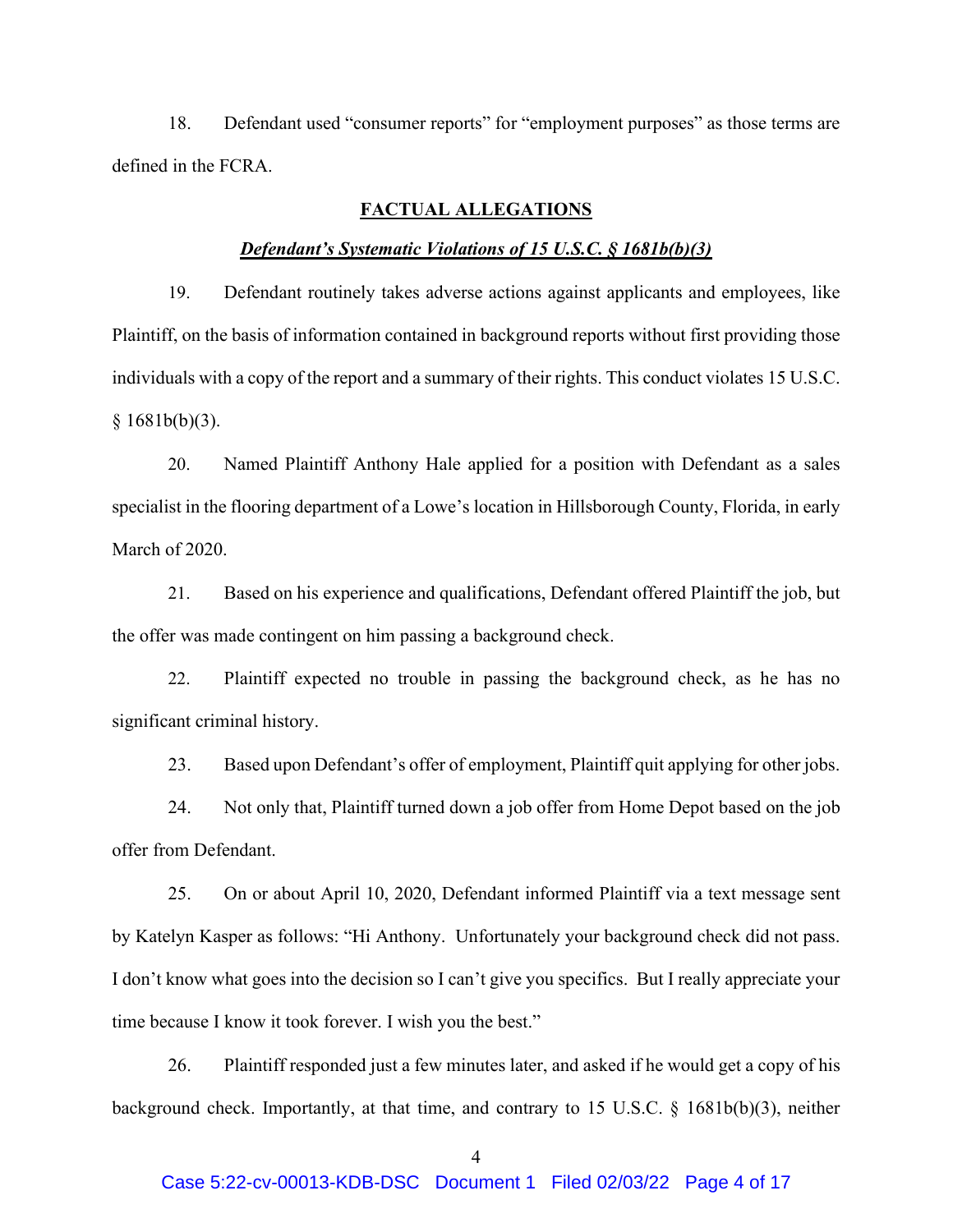Defendant nor its consumer reporting agency provided to Plaintiff a copy of his consumer report or with a copy of the statement of his rights under the FCRA.

27. In blatant violation of 15 U.S.C. § 1681b(b)(3), Plaintiff was not provided with a copy of the consumer report in advance of the termination, nor was he provided with a copy of his rights under the FCRA.

28. Had Defendant bothered to provide Plaintiff with a copy of the consumer report and given him the chance to explain the contents of his report prior to taking adverse action against him, Defendant would have learned that, contrary to the information in the report generated on Plaintiff by Defendant's consumer reporting agency (First Advantage), Plaintiff has no felony convictions.

29. But Plaintiff was never given an opportunity to explain anything to Defendant prior to his abrupt termination.

30. Defendant's termination of Plaintiff's employment caused Plaintiff damages in the form of lost pay, and emotional damages due to stress caused by the loss of a job he should certainly have retained.

31. Furthermore, Defendant caused Plaintiff to suffer an informational injury by denying him of information in the form of a compliant pre-adverse action notice containing a copy of the consumer report at issue, and a copy of his rights under the FCRA, both of which he is plainly entitled under 15 U.S.C. § 1681b(b)(3). These same injuries are shared by all members of the putative Pre-Adverse Action class Plaintiff seeks to represent in this litigation.

32. Simply put, Defendant violated 15 U.S.C. § 1681b(b)(3)(A) because, before taking adverse action against Plaintiff, it did not provide him either with a copy of his consumer report or with the summary of rights required under 15 U.S.C. § 1681b(b)(3)(A).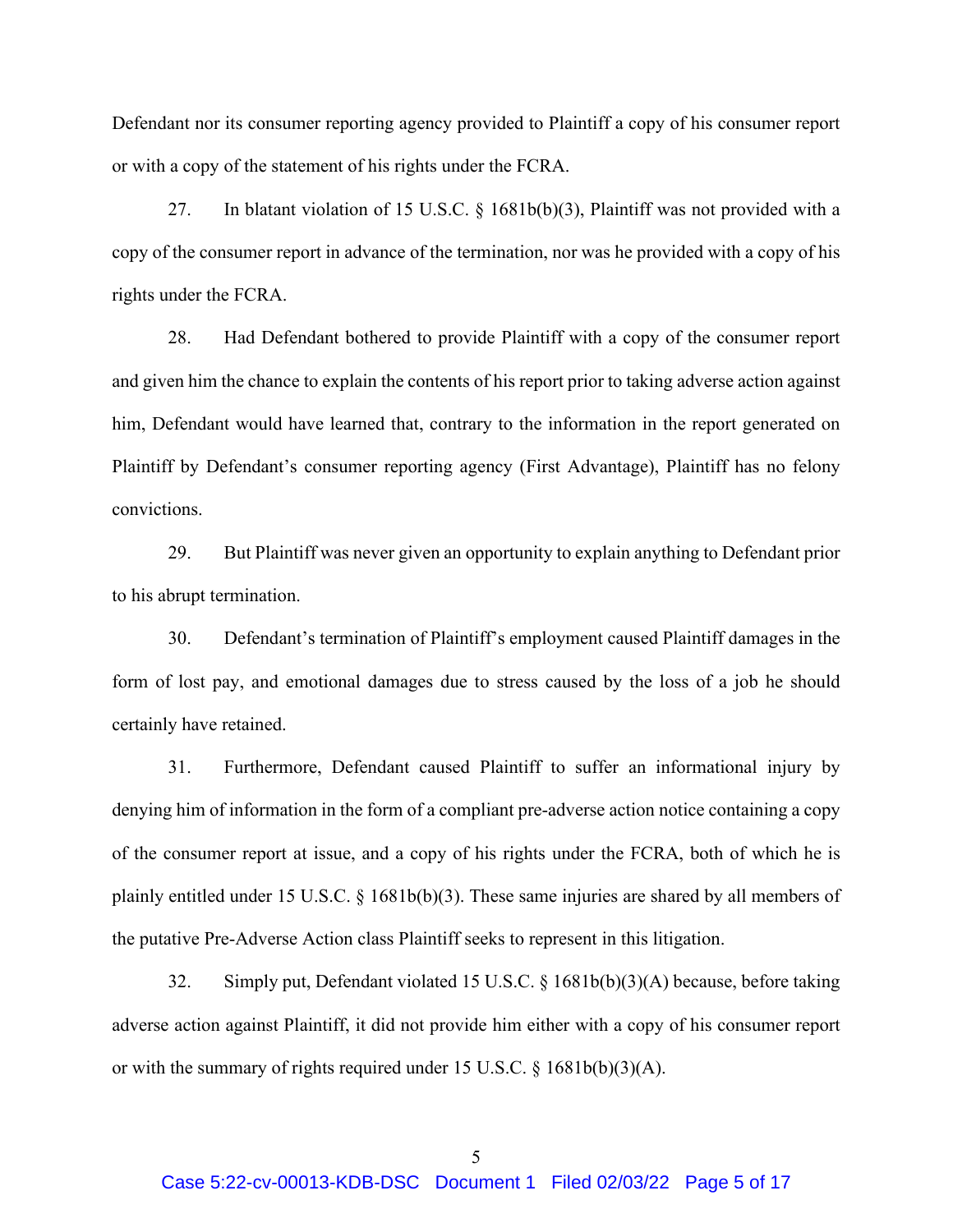33. In accordance with the FCRA's requirements, the consumer reporting agency from which Defendant acquired consumer reports during the two years preceding the filing of this Complaint required Defendant to certify that it would comply with the FCRA's pre-adverse action notice requirements if those requirements became applicable. *See* 15 U.S.C. § 1681b(b)(1).

34. Thus, Defendant *knew* that it had an obligation to provide current or prospective employees with copies of their reports and summaries of their rights prior to taking adverse action based in whole or in part on a consumer report.

35. Defendant further knew of these requirements because it was sued over just this conduct in *Brown*, yet it failed to correct the systemic problem of taking adverse actions against applicants without first providing the FCRA-mandated notice.

36. Because of this systemic problem, Defendant repeatedly failed to provide other applicants and employees with a copy of their reports and a description of their rights prior to terminating or denying their employment or making other decisions for employment purposes that adversely affected their current or prospective employment.

37. By systematically failing to provide Plaintiff and other employees and applicants with pre-adverse action notice, including a copy of the report and a summary of their rights, prior to taking adverse action against them, Defendant knowingly and willfully violated 15 U.S.C. § 1681b(b)(3).

38. Plaintiff and Pre-Adverse Action Class suffered a concrete informational injury arising from Defendant's failure to provide the pre-adverse action notice required by 15 U.S.C. §  $1681b(b)(3)$ . Pursuant to § 1681b(b)(3), Plaintiff was entitled to receive certain information at a specific time, namely a copy of his consumer report and a summary of his rights before Defendant made the decision to terminate his employment. Defendant was required to provide Plaintiff with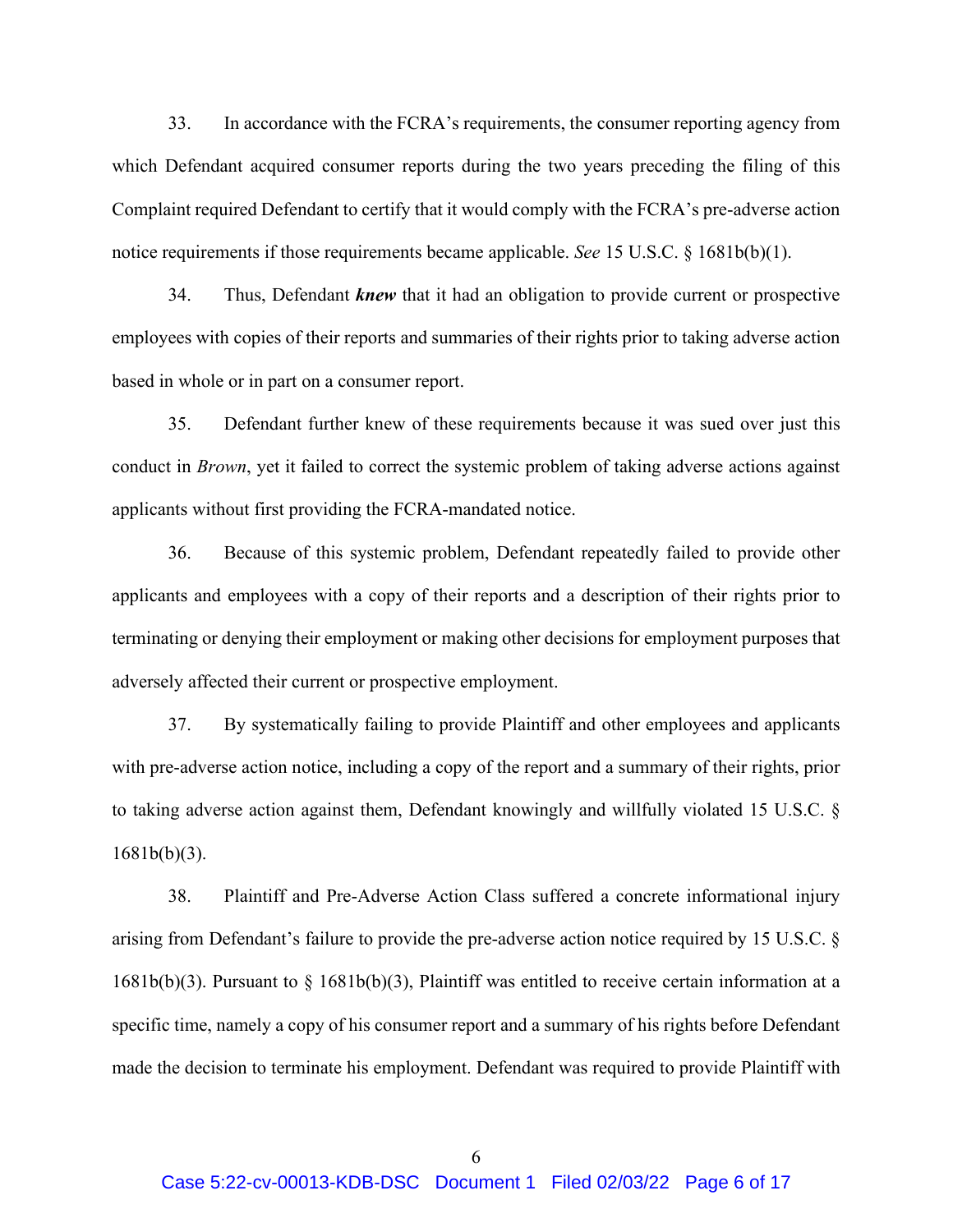this information, and to give him a reasonable amount of time to explain any issues contained in his report (typically 5 days), before Defendant took an adverse action against him.

39. By depriving Plaintiff of all of this information, Defendant robbed Plaintiff of the ability to review the adverse information about him and explain to Defendant any mitigating factors. Such factors include that Plaintiff has no felony convictions, and First Advantage inaccurately reported that he did.

40. Consequently, Plaintiff was also deprived of the opportunity to explain to Defendant why their interpretation of his report did not warrant termination and/or a withdrawal of his employment offer.

41. Plaintiff and Pre-Adverse Action Class suffered an invasion of privacy as a result of Defendant using their private information in a manner which it was not entitled to use it pursuant to the law. 15 U.S.C. § 1681b(b)(3) contains restrictions on the circumstances in which a consumer report can be used as a basis for adverse employment action.

42. One of those conditions is that a report may only be used as a basis for adverse employment action when the consumer to whom the report relates has previously been provided with a copy of the report and a summary of the consumer's rights. Absent the fulfillment of these conditions, the employer is not allowed to rely on the private information contained in the report. By using Plaintiff's information in a manner not allowed by law, Defendant invaded his privacy.

43. Plaintiff also suffered actual damages because he experienced a job loss, and wage loss, as a result of Defendant's failure to provide pre-adverse action notice. Had Defendant given Plaintiff an opportunity to explain its erroneous interpretation of his report before it made the decision to terminate him, it is entirely possible Plaintiff would have been permitted to keep his job and, in turn, his wages.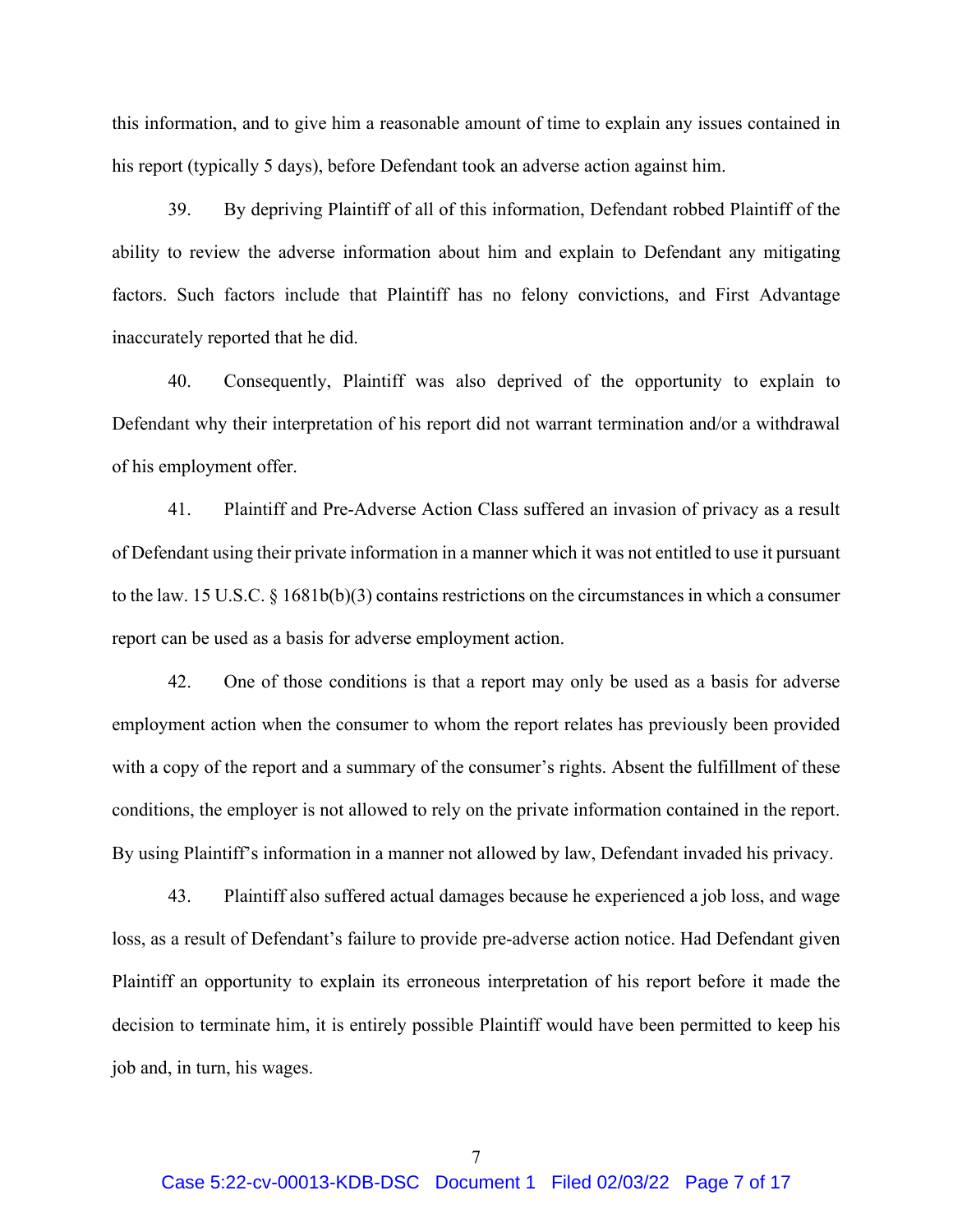44. Plaintiff also experienced emotional distress due to Defendant's failure to provide the required pre-adverse action notice and feelings of helplessness and humiliation due to his inability to explain why his report was inaccurate.

45. Due to Defendant's refusal to provide the statutorily-required pre-adverse action documentation (including a copy of his consumer report and a summary of his rights under the FCRA), Plaintiff suffered harm to his reputation because, before he was able to explain the information in his consumer report, Defendant made the decision to terminate his employment.

46. Plaintiff continues to suffer emotional distress due to fear Defendant will inform prospective or future employers that he was fired due to issues with his background.

47. Defendant's violations of Section 1681b(b)(3)'s requirements are systematic and purely by design. In employing First Advantage to provide it with background checks, Defendant also permits First Advantage to apply Defendant's hiring criteria to the results of those background checks.

48. In Plaintiff's case, for instance, First Advantage created a report that falsely showed Plaintiff with a felony conviction. Based on Defendant's hiring criteria, First Advantage graded Plaintiff as "Review in Progress" for employment at Lowe's.

49. This grading, or adjudication as it is often called, occurs without any genuine input or review by Defendant through the thousands of times per week it occurs.

50. Discovery will show that "Review in Progress" is a pseudonym for "ineligible for employment." When a person from Lowe's sees that adjudication result, he or she knows that any review will confirm that First Advantage believes the person to be ineligible for hire.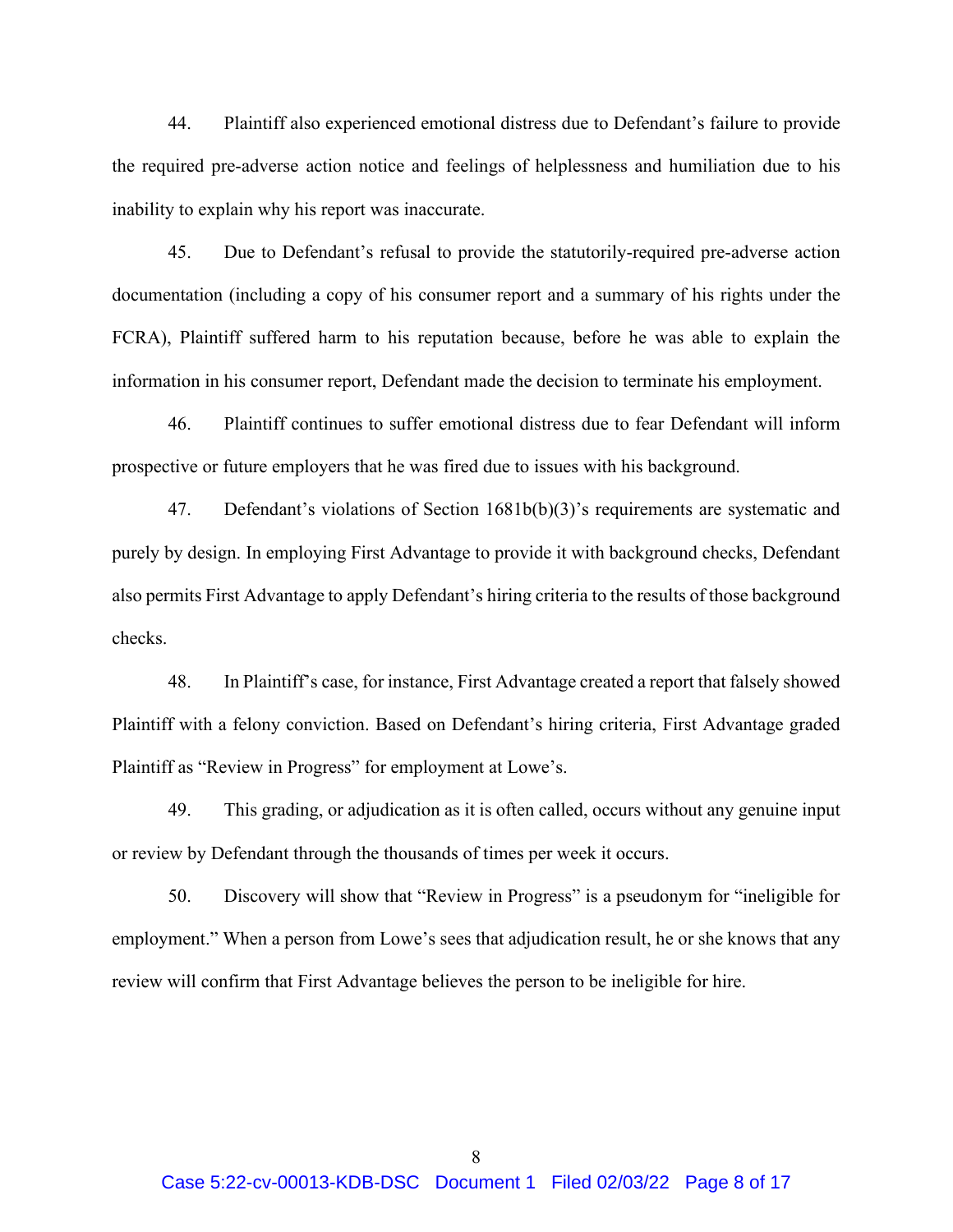51. Defendant and First Advantage are so integrated regarding the use of background checks and adjudication by First Advantage that several First Advantage employees work at Defendant's headquarters and complete the adjudication process for Defendant.

52. The results of the adjudications are placed into Defendant's applicant-tracking system little, if any, genuine review by anyone at Lowe's.

53. For example, while someone at Lowe's may have viewed the grading of Plaintiff as Review in Progress by the First Advantage employee, no one at Lowe's does anything to verify any of the information that goes into a report by First Advantage, and likewise no one at Lowe's takes the time to ensure that any notice has been provided to the applicant before the adjudication result of ineligible makes its way into Defendant's applicant-tracking system.

54. The Review in Progress finding is no mere label. It is a decision that is almost instantly incorporated into Defendant's computerized applicant-tracking system, whereby anyone viewing Plaintiff's status can see that First Advantage has completed the background check and deemed him ineligible to be employed with Defendant.

55. Defendant's representatives, like Ms. Kasper, know that a finding of Review in Progress and entry of that finding in Defendant's applicant-tracking system means that person cannot be hired, and Defendant's representatives should consider the position open and they should continue to screen applicants for that position.

56. The provision of the FCRA notice to applicants that an adverse action may be taken against them is likewise automatic and perfunctory. When an applicant is adjudicated as Review in Progress and that notation is placed into Defendant's applicant-tracking system, it signals First Advantage's own computer system to key-up a letter on Lowe's letterhead to be sent to the applicant explaining that there is information on the applicant's background check that may result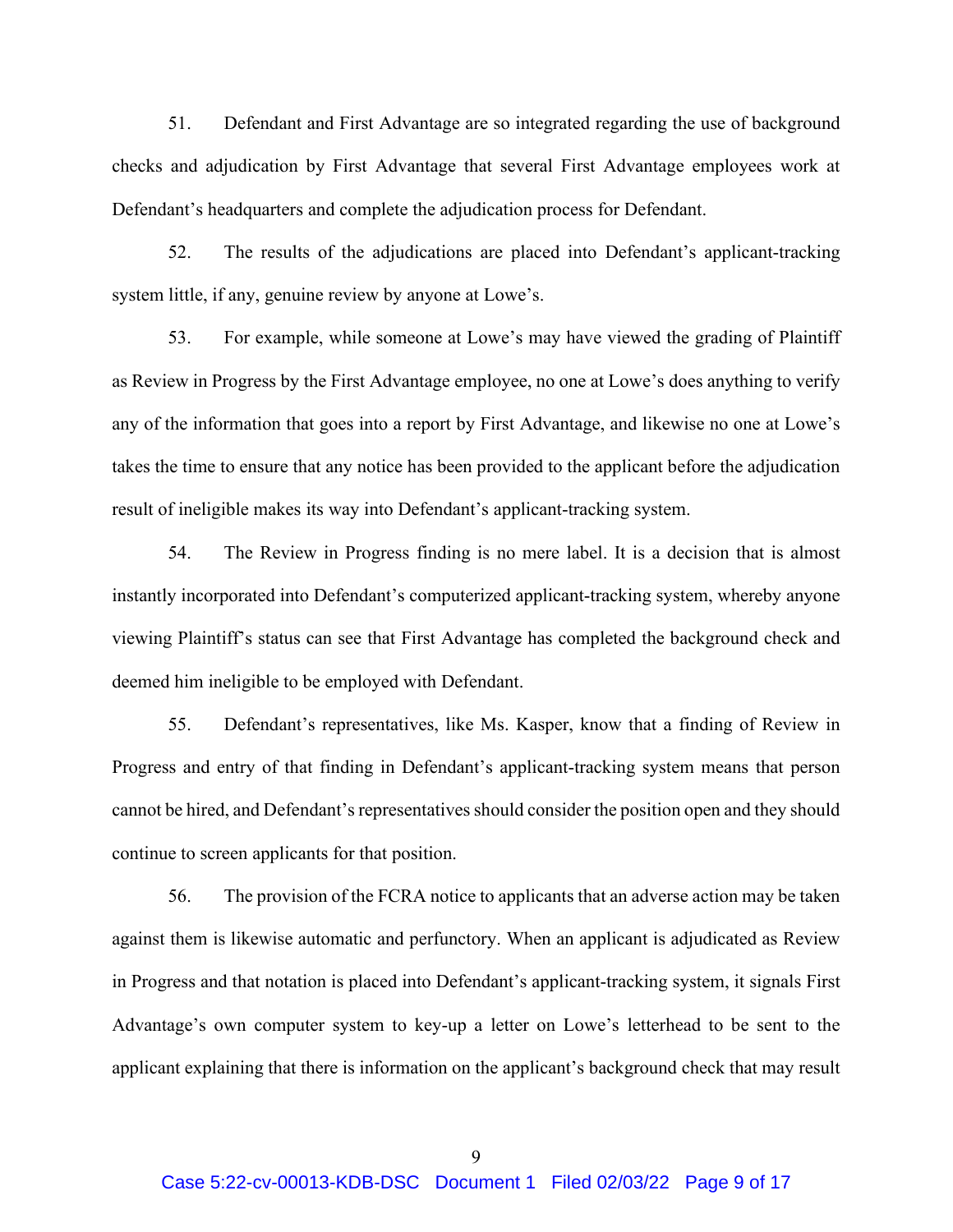in denial of employment; that First Advantage is the source of the report; that First Advantage plays no role in the decision (which of course is false, because First Advantage *made* the decision on behalf of Defendant); and that the person should contact First Advantage to dispute any inaccuracies.

57. The letter also includes a copy of the report and summary of the applicant's FCRA rights. But, since the adjudication of Review in Progress results in the denial of employment immediately upon the assignment of that grade by First Advantage, the letter is sent after the employment decision has been made.

58. Plaintiff's circumstances bear these facts out. First Advantage did a background check on him, and graded him as Review in Progress based on the results of that check. First Advantage's employee at Defendant's facility entered that result into Defendant's applicanttracking system, and Ms. Kasper viewed it or the result was communicated to her.

59. Ms. Kasper knew that the adjudication result meant Plaintiff could not be hired, so she communicated that fact to Plaintiff by text message. As is Defendant's well-worn practice, no one at Defendant bothered to determine if Plaintiff had been provided the notice required by Section  $1681b(b)(3)$  before Ms. Kasper told Plaintiff he would not be hired.

60. Based on the foregoing violations, Plaintiff asserts FCRA claims against Defendant on behalf of himself and the class of Defendant's employees, and prospective employees.

61. On behalf of himself and the Putative Class, Plaintiff seeks statutory damages, costs and attorneys' fees, equitable relief, and other appropriate relief pursuant to the FCRA.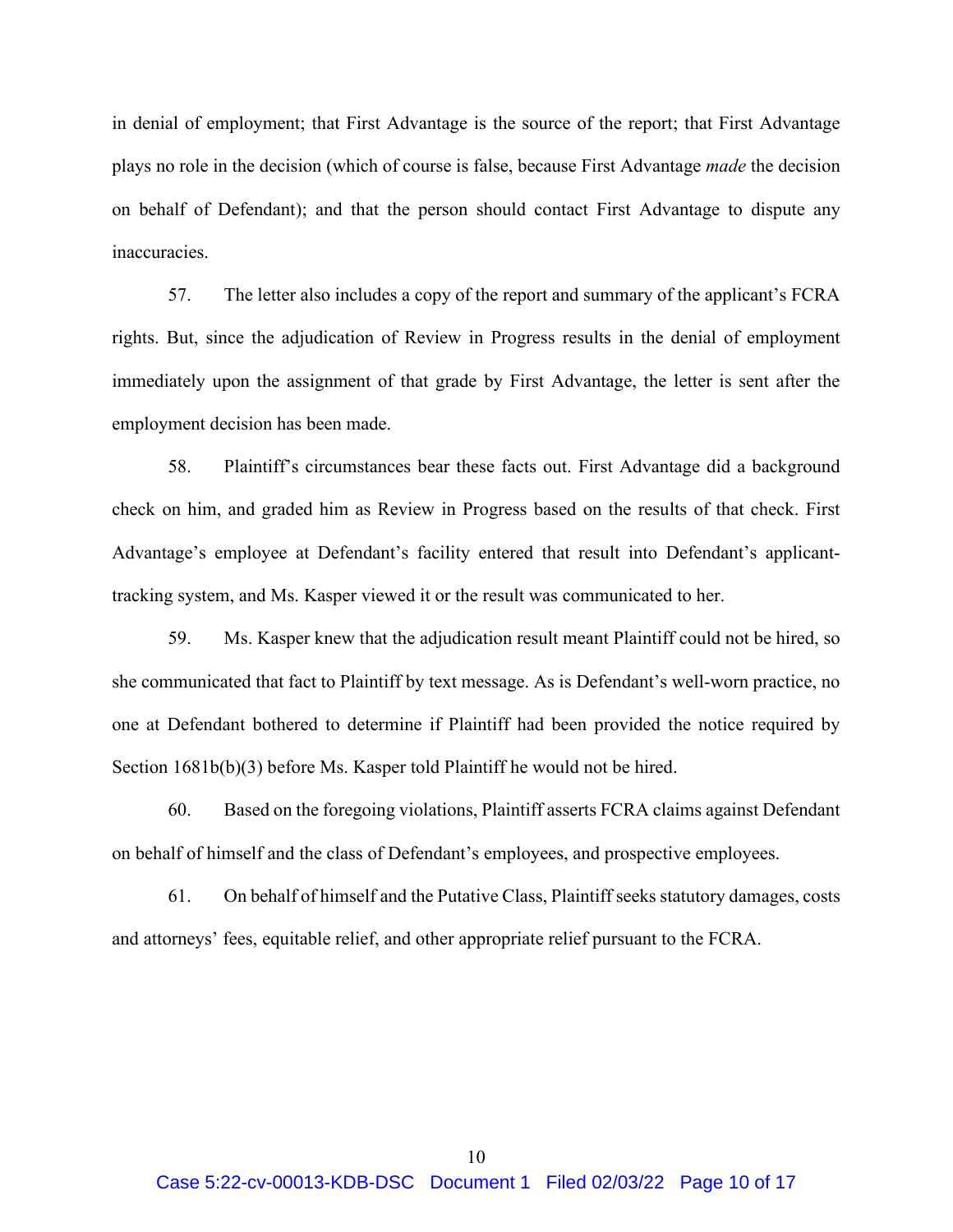#### *Defendant's Violations Were Willful*

62. The FCRA permits the recovery of statutory damages of between \$100 and \$1,000 for willful violations. 15 U.S.C.  $\S$  1681n(a). Plaintiff and the putative class may also recover uncapped punitive damages upon a finding of willfulness. *Id.*

63. Willfulness in the context embraces knowing violations and reckless ones as well.

64. Defendant has ample ability, pursuant to guidance by the statute itself, court decisions, and statements from the Federal Trade Commission, to bring its processes into compliance with Section 1681b(b)(3).

65. Yet, despite many years and plenty of authoritative guidance, Defendant has failed to bring its hiring process in line with the FCRA's easy-to-follow requirements.

66. Unlike perhaps many Defendants, this one is on heightened notice of Section 1681b(b)(3)'s requirements as a result of the *Brown* litigation. There, Defendant settled the classaction claims of thousands of individuals brought under Section 1681b(B)(3), so it is acutely aware of that Section's requirements and its internal failures to meet those requirements.

67. Yet, Defendant failed to bring its background-check process in line with the FCRA's requirements, providing a textbook example of conduct that the Defendant knows violates the statute.

68. At the very least, Defendant's conduct was reckless, as it knew perfectly well what those requirements were, yet fell short of them even after settling a lawsuit alleging that its process violated the statute.

#### **CLASS ACTION REQUIREMENTS**

69. Pursuant to Federal Rule of Civil Procedure 23, Plaintiff asserts his claim in Count I on behalf of a Putative Pre-Adverse Action Class defined as: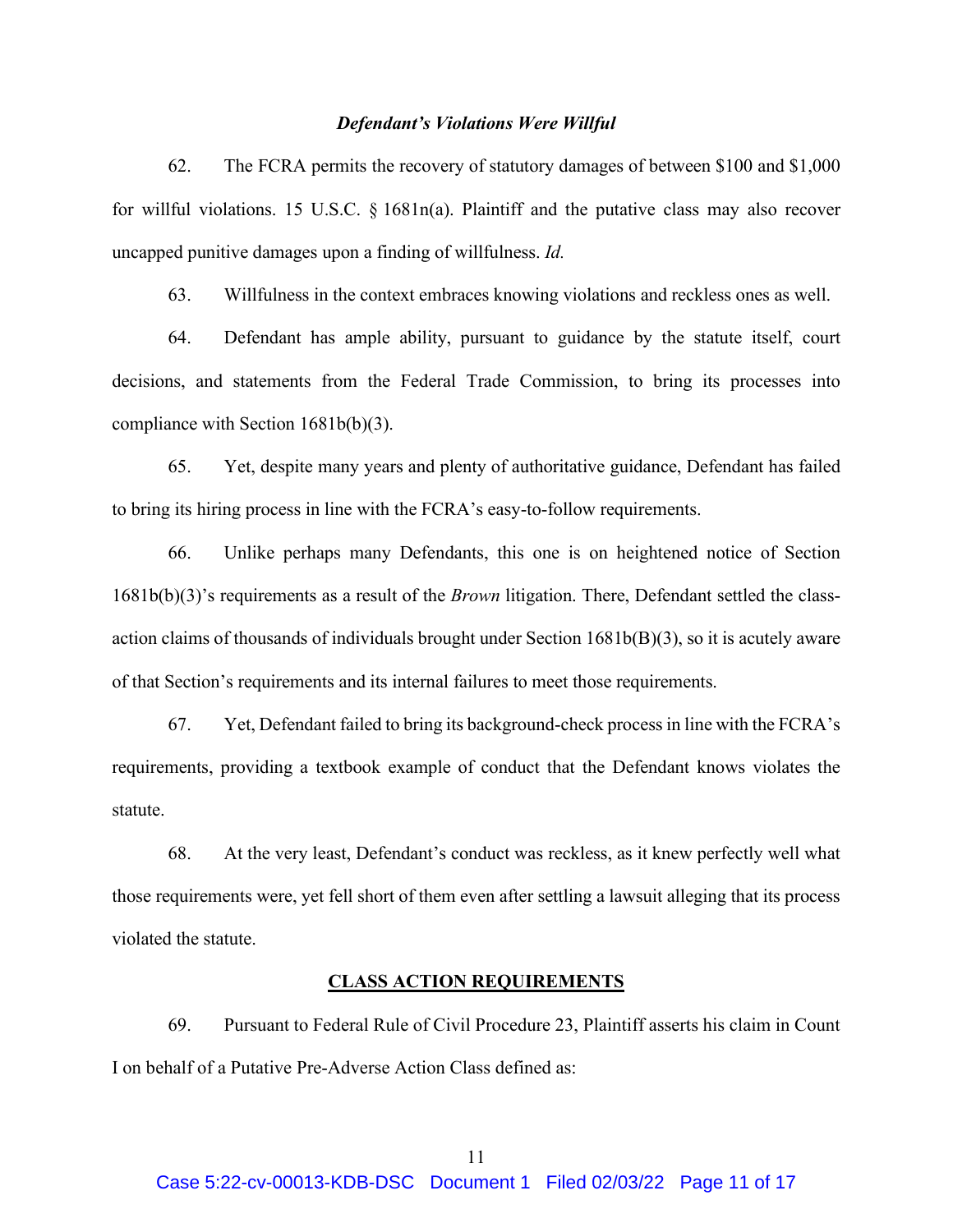**All consumers in the United States who (1) were subject to a consumer report provided to Lowe's, (2) for whom, based in whole or in part on the information contained in those consumer reports, (3) there was entered into the Lowe's computer system a code with which a person was ineligible for hire or continued employment, and (4) for whom Lowe's did not provide the consumer with a copy of the consumer report and written summary of FCRA rights at least five business days before the code was entered in Lowe's system, (5) for the five years preceding the date of this action.**

70. Numerosity: The Putative Class is so numerous and geographically dispersed that joinder of all Class members is impracticable. Defendant regularly obtain and use information in consumer reports to conduct background checks on prospective employees and existing employees, and frequently relies on such information, in whole or in part, as a basis for adverse employment action. Plaintiff is informed and believes that during the relevant time period, hundreds or thousands of Defendant's employees and prospective employees satisfy the definition of the Putative Class.

71. Typicality: Plaintiff's claims are typical of the members of the Putative Class. Defendant typically uses consumer reports to conduct background checks on employees and prospective employees. The FCRA violations suffered by Plaintiff are typical of those suffered by other Putative Class members, and Defendant treated Plaintiff consistent with other Putative Class members in accordance with its standard policies and practices.

72. Adequacy: Plaintiff will fairly and adequately protect the interests of the Putative Class, and has retained counsel experienced in complex class action litigation.

73. Commonality: Common questions of law and fact exist as to all members of the Putative Class and predominate over any questions solely affecting individual members of the Putative Class, including but not limited to:

> a) Whether Defendant uses consumer report information to conduct background checks on employees and prospective employees;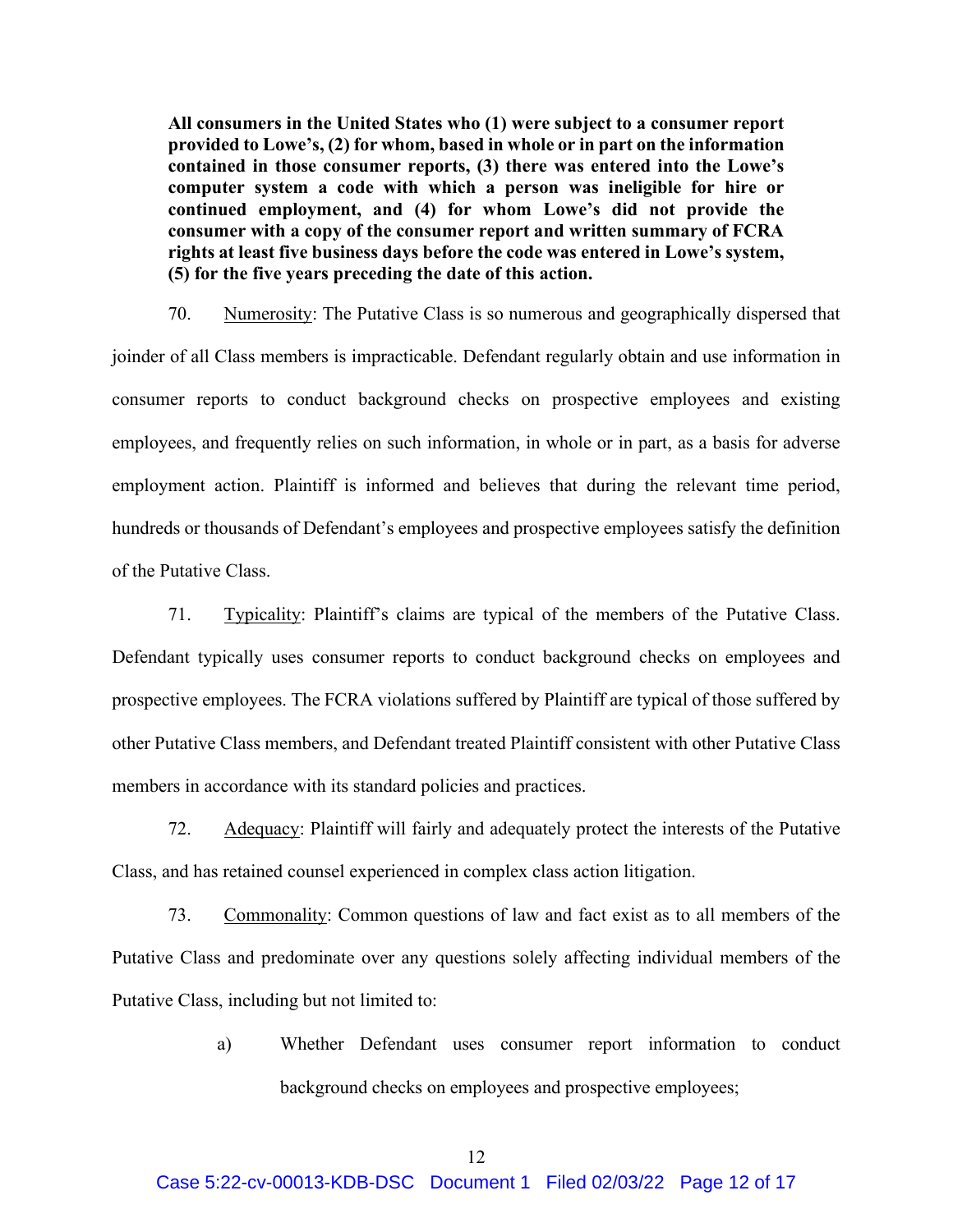- b) Whether Defendant's background check practices and/or procedures comply with the FCRA, including as to pre-adverse notice;
- c) Whether Defendant's violations of the FCRA were willful;
- d) The proper measure of statutory damages; and
- e) The proper form of injunctive and declaratory relief.

74. This case is maintainable as a class action because prosecution of actions by or against individual members of the Putative Class would result in inconsistent or varying adjudications and create the risk of incompatible standards of conduct for Defendant. Further, adjudication of each individual Class member's claim as separate action would potentially be dispositive of the interest of other individuals not a party to such action, impeding their ability to protect their interests.

75. This case is maintainable as a class action because Defendant has acted or refused to act on grounds that apply generally to the Putative Class, so that final injunctive relief or corresponding declaratory relief is appropriate respecting the Class as a whole.

76. Class certification is also appropriate because questions of law and fact common to the Putative Class predominate over any questions affecting only individual members of the Putative Class, and because a class action is superior to other available methods for the fair and efficient adjudication of this litigation. Defendant's conduct described in this Complaint stems from common and uniform policies and practices, resulting in common violations of the FCRA. Members of the Putative Class do not have an interest in pursuing separate actions against Defendant, as the amount of each Class Member's individual claims is small compared to the expense and burden of individual prosecution. Class certification also will obviate the need for unduly duplicative litigation that might result in inconsistent judgments concerning Defendant'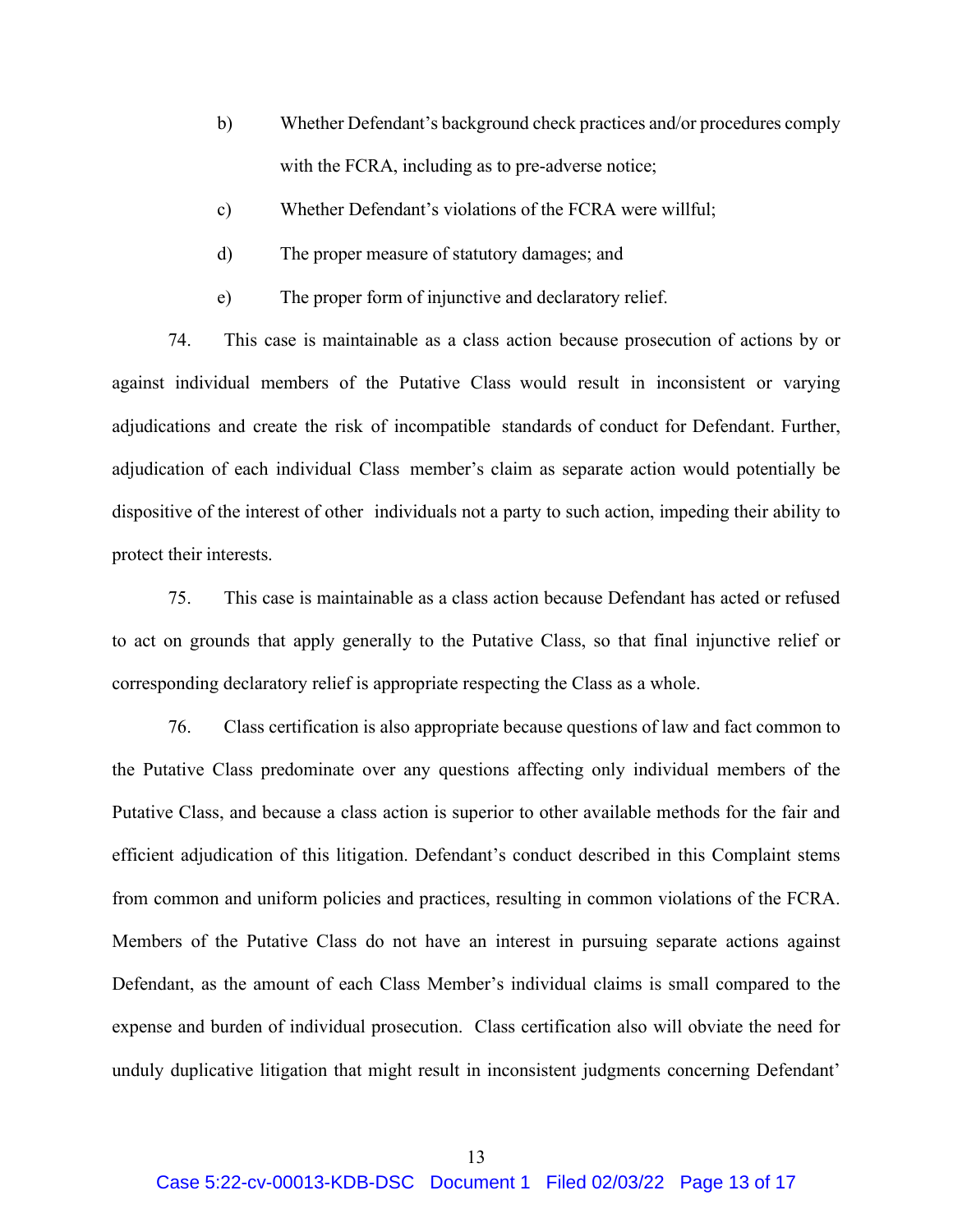practices. Since the claims in this case revolve around lack of notice and failure to certify certain things to Universal, Class Members are not likely to learn of their claims outside of litigation. Moreover, management of this action as a class action will not present any likely difficulties. In the interests of justice and judicial efficiency, it would be desirable to concentrate the litigation of all Putative Class members' claims in a single forum.

# **FIRST CLASS CLAIM FOR RELIEF Failure to Provide Copy of Consumer Report in Violation of 15 U.S.C. § 1681b(b)(3)(A)**

77. Plaintiff alleges and incorporates by reference the allegations in the preceding paragraphs.

78. Defendant used a "consumer report," as defined by the FCRA, to take adverse employment action against Plaintiff and other members of the Pre-Adverse Action Class.

79. Defendant violated the FCRA by failing to provide Plaintiff and other Pre-Adverse Action Class members with a copy of the consumer report that was used to take adverse employment action against them. 15 U.S.C. § 1681b(b)(3)(A).

80. The foregoing violations were willful. Defendant acted in deliberate or reckless disregard of its obligations and the rights of Plaintiff and other Pre-Adverse Action Class Members under 15 U.S.C. § 1681b(b)(3)(A).

81. Defendant knew or should have known about their legal obligations under the FCRA. These obligations are well established in the plain language of the FCRA and in the promulgations of the Federal Trade Commission, and under long-established case law. Defendant obtained or had available substantial written materials which apprised them of its duties under the FCRA. Any reasonable employer knows about or can easily discover these mandates.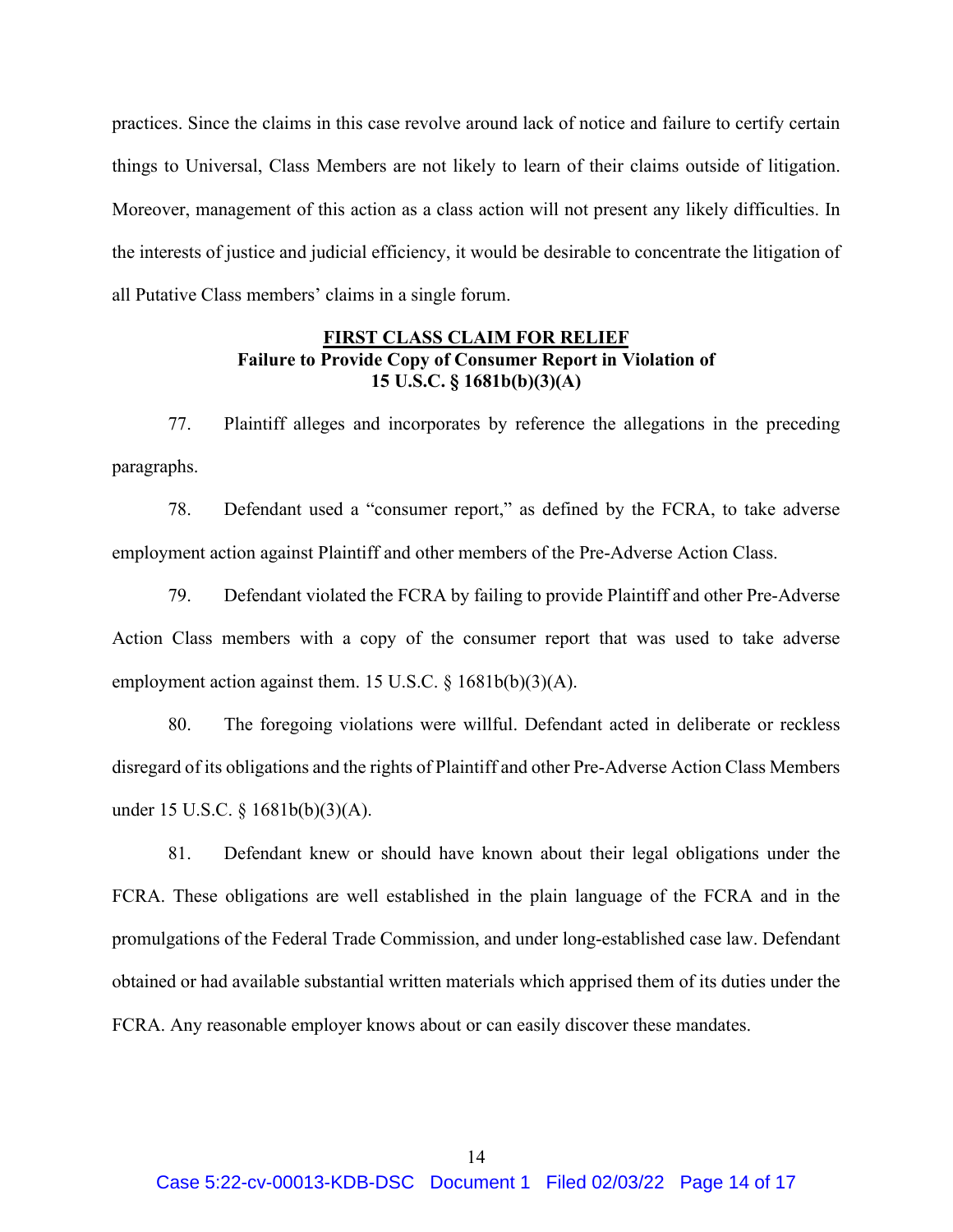82. Defendant's willful conduct is also reflected by, among other things, the following facts:

- a) Defendant is a national corporation with access to legal advice through its own general counsel's office and outside employment counsel, and there is no contemporaneous evidence that it determined that its conduct was lawful;
- b) Defendant knew or had reason to know that its conduct was inconsistent with published FTC guidance, and case law, interpreting the FCRA, as well as the plain language of the statute;
- c) Defendant voluntarily ran a risk of violating the law substantially greater than the risk associated with a reading that was merely careless;
- d) In accordance with the FCRA's requirements, the consumer reporting agency from which Defendant acquired consumer reports during the two years preceding the filing of this Complaint required Defendant to certify that it would comply with the FCRA's pre-adverse action notice requirements if those requirements became applicable. *See* 15 U.S.C. § 1681b(b)(1);
- e) The consumer reporting agency that provided Plaintiff's consumer report information to Defendant has published numerous FCRA-related articles and compliance self-help materials and provided them to Defendant, including as to pre-adverse notice; and, finally,
- f) This is the second time Defendant has been sued for nearly identical violations of the FCRA, making its FCRA violations alleged herein particularly egregious and willful. *See Brown, et al. v. Lowe's Cos., Inc., et al*., No. 5:13-cv-00079 (W.D.N.C.).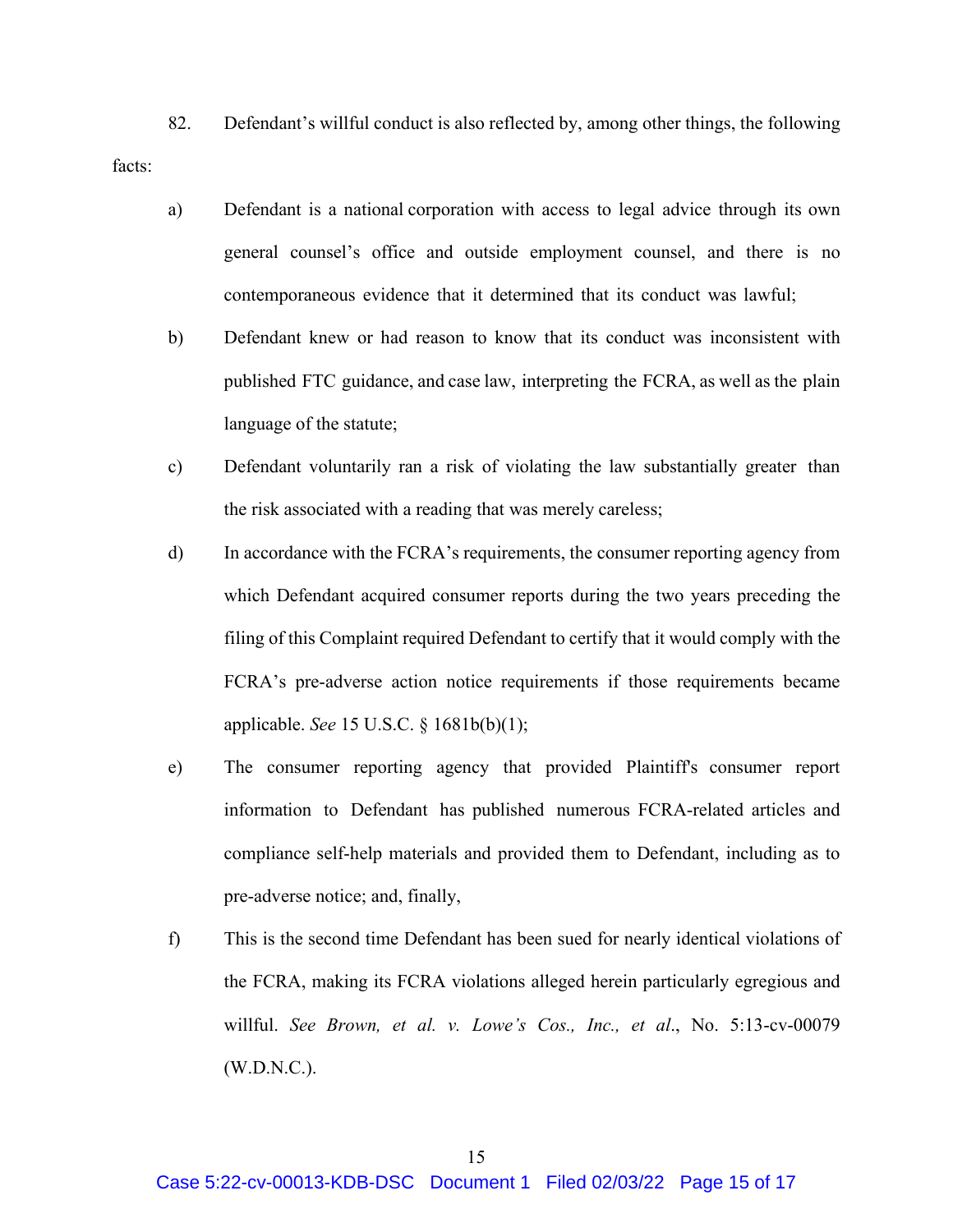83. Plaintiff and the Adverse Action Class are entitled to statutory damages of not less than \$100 and not more than \$1,000 for each and every one of these violations, actual damages, pursuant to 15 U.S.C.  $\S$  1681n(a)(1)(A), plus punitive damages pursuant to 15 U.S.C.  $\S$ 1681n(a)(2).

84. Plaintiff and the Adverse Action Class are further entitled to recover their costs and attorneys' fees, pursuant to 15 U.S.C. § 1681n(a)(3).

## **PRAYER FOR RELIEF**

85. *WHEREFORE*, Plaintiff, on behalf of himself and the Putative Class, prays for relief as follows:

- a) Determining that this action may proceed as a class action under Rule 23(b)(1), and (2) and (3) of the Federal Rules of Civil Procedure;
- b) Designating Plaintiff as class representative and designating Plaintiff's counsel as counsel for the Putative Class;
- c) Issuing proper notice to the Putative Class at Defendant's expense;
- d) Declaring that Defendant committed multiple, separate violations of the FCRA;
- e) Declaring that Defendant acted willfully in deliberate or reckless disregard of Plaintiff's rights and its obligations under the FCRA;
- f) Awarding statutory damages as provided by the FCRA, including punitive damages;
- g) Awarding reasonable attorneys' fees and costs as provided by the FCRA;
- h) Granting other and further relief, in law or equity, as this Court may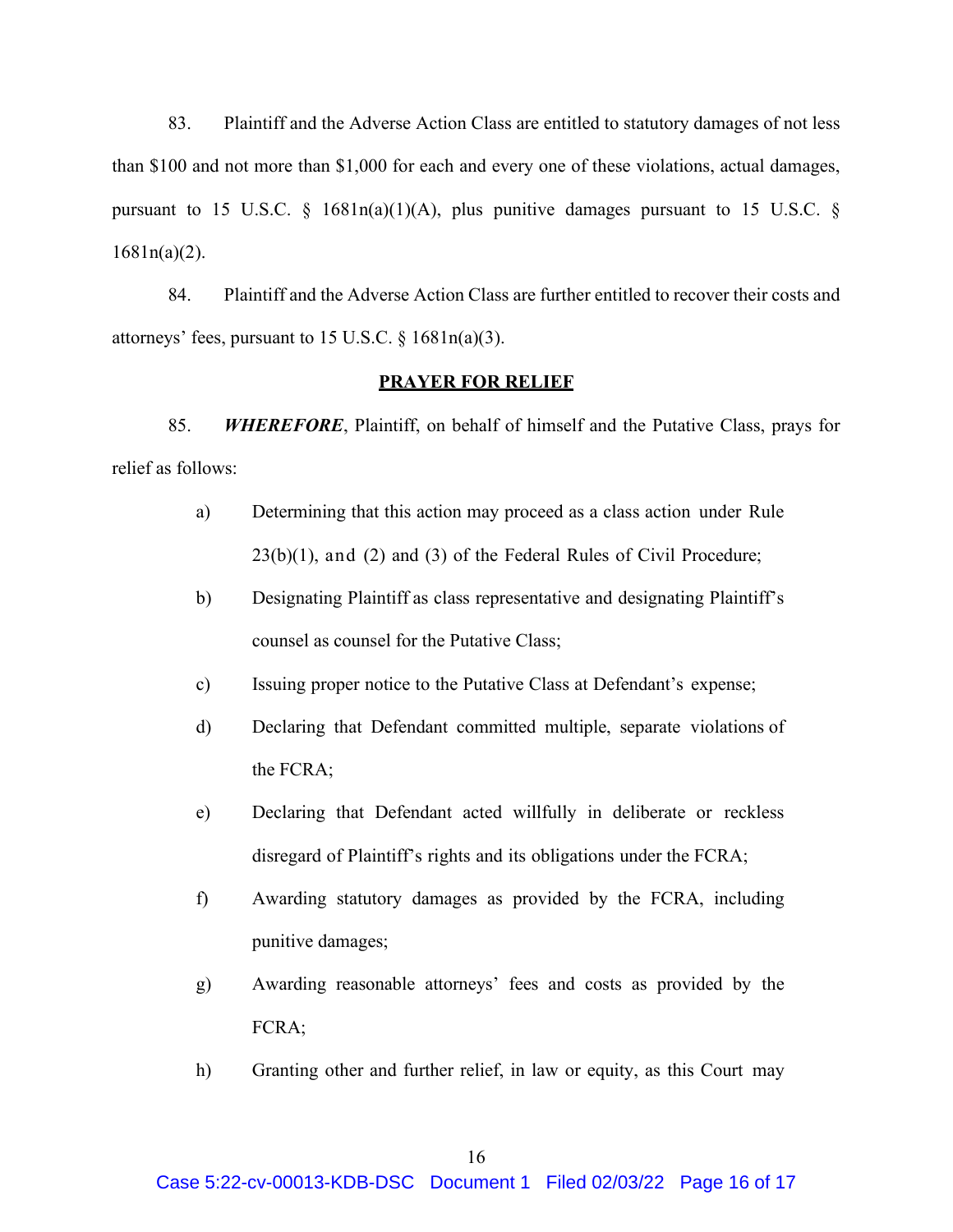deem appropriate and just.

## **DEMAND FOR JURY TRIAL**

86. Plaintiff and the Putative Class demand a trial by jury.

DATED this 3<sup>rd</sup> day of February of 2022.

Respectfully submitted,

## **SELLERS, AYERS, DORTCH & LYONS, PA**

By: /s/Brett Dressler (NC # 34516) 301 S. McDowell Street, Ste. 410 Charlotte, North Carolina 28204 Telephone: (704) 377-5050 Email: BDressler@sellersayers.com

and

**Leonard A. Bennett** N.C. Bar No. 21576 **CONSUMER LITIGATION ASSOCIATES, P.C.** 763 J. Clyde Morris Blvd., Suite 1-A Newport News, VA 23601 Tel. (757) 930-3660 Fax (757) 930-3662 Email: craig@clalegal.com

*Attorneys for Plaintiff*